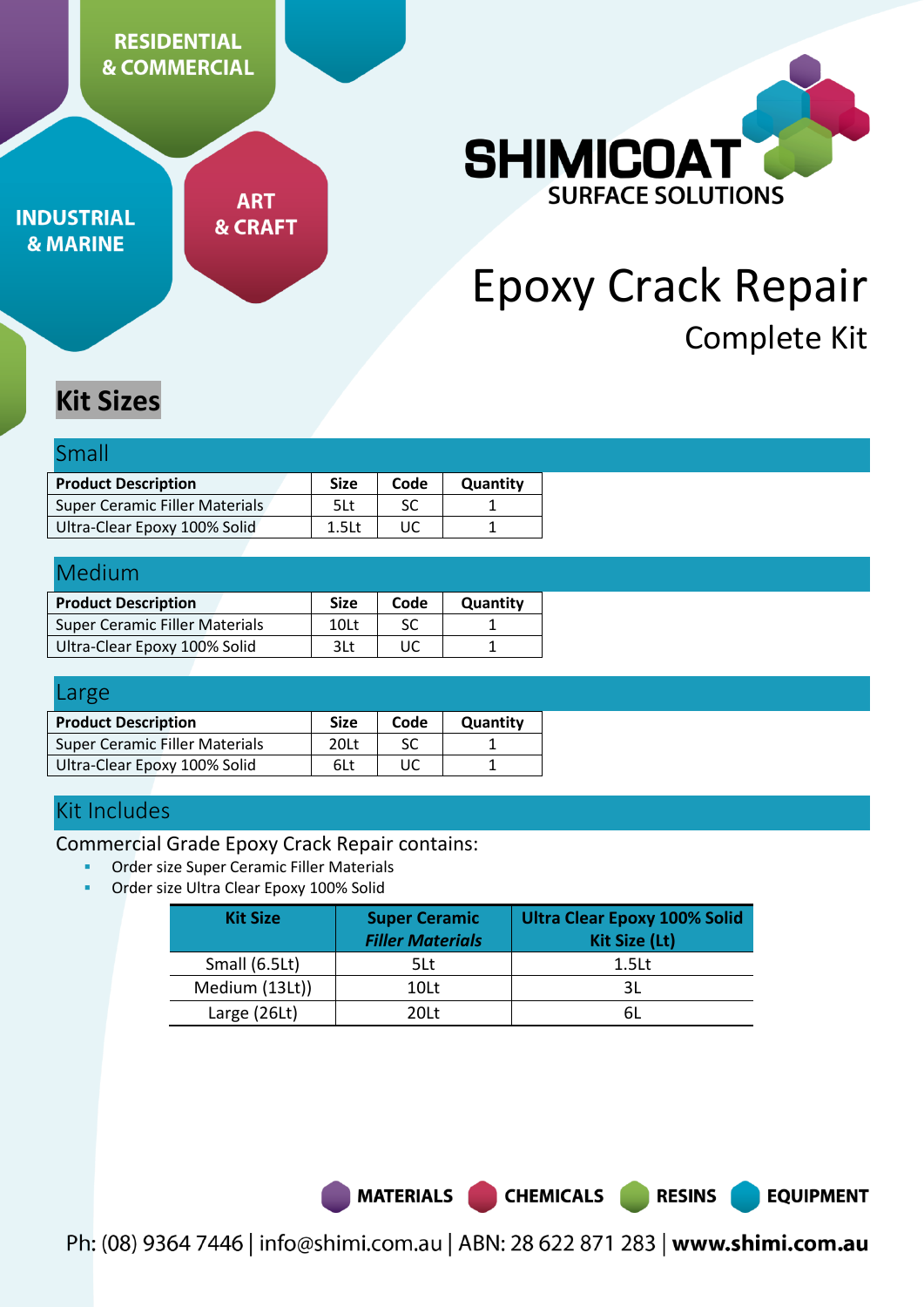#### **Description**

SHIMICOAT Epoxy Crack Repair contains Ultra Clear Epoxy Resin (100% Solid) and Super Ceramic Filler materials to make paste epoxy mortar with your ideal consistency to perfectly patch and repair the surface. The products are available in three convenient kit sizes of small, medium and large.

Ideal Kit for installers and applicators requiring fast and effective surface repair prior to coating applications. Epoxy Mortar Concrete Repair Kit provides a high MPa finish surface stronger than 50 MPa concrete. SHIMICOAT Epoxy Crack Repair is recommended where a large volume of surface preparation and concrete repair works is required. Easy to mix, Easy to apply and efficient.

Super Ceramic Filler used in Epoxy Crack Repair assists in improving rheology, reduces sag/shrinkage, improves impact resistance and is chemically inert and non-absorbent. Modern, hygienic, functional and economical surface.

#### Usage

Super Ceramic shall be added to Premixed (Part A and Part B) Ultra Clear Epoxy, twice as much as resin quantity (200% by volume). Extra Super Ceramic can be added for special applications.

### Applications

Use Trowel, Scraper or Spatula to smear over the cracked surface and fill the gap. Remove excessive and wipe off using scraper. Pour over the surface and squeegee to spread out and level.

# Dry Time at 25°C

| <b>Pot Life:</b>    | 45 minutes at 25°C                                                 |
|---------------------|--------------------------------------------------------------------|
| <b>Tack Free:</b>   | 2-3 hours                                                          |
| Thin Film Set:      | 8 Hours (Min, depending on temperature and humidity)               |
| Deep Cast Set:      | 24 Hours (Min, depending on temperature and humidity)              |
| <b>Dry Cured:</b>   | 12-16 hours – Foot Traffic (depending on temperature and humidity) |
| <b>Fully Cured:</b> | 7 days (Vehicle Traffic)                                           |
| <b>Re-Coat:</b>     | Over night                                                         |

# Clean Up

EpoThin - Thinner & Diluent (Blend of Solvents).

### Preparations

Clean and dry surface. Ensure surface to be coated is free of all dirt, grease, oil, paint, curing agents and other contaminants. Removal of Oil Contamination by degreaser and alkaline cleaning pressure wash Acid-wash to enhanced surface porosity and etch the surface. Ensure moisture free surface. Allow to completely dry, run Dry Test. Place a piece of plastic over a small area, tape the edges and leave for 1 hour. Remove plastic, if there is no moisture on either surface, concrete is sufficiently dry. Ideally, always consider surface grinding and removal of loose materials. Grinding is always advisable prior to application of all Shimicoat Epoxy products, to maximize adhesion. For further information, please refer to SHIMICOAT Instruction for "Surface Preparations".



**EQUIPMENT** 

Ph: (08) 9364 7446 | info@shimi.com.au | ABN: 28 622 871 283 | www.shimi.com.au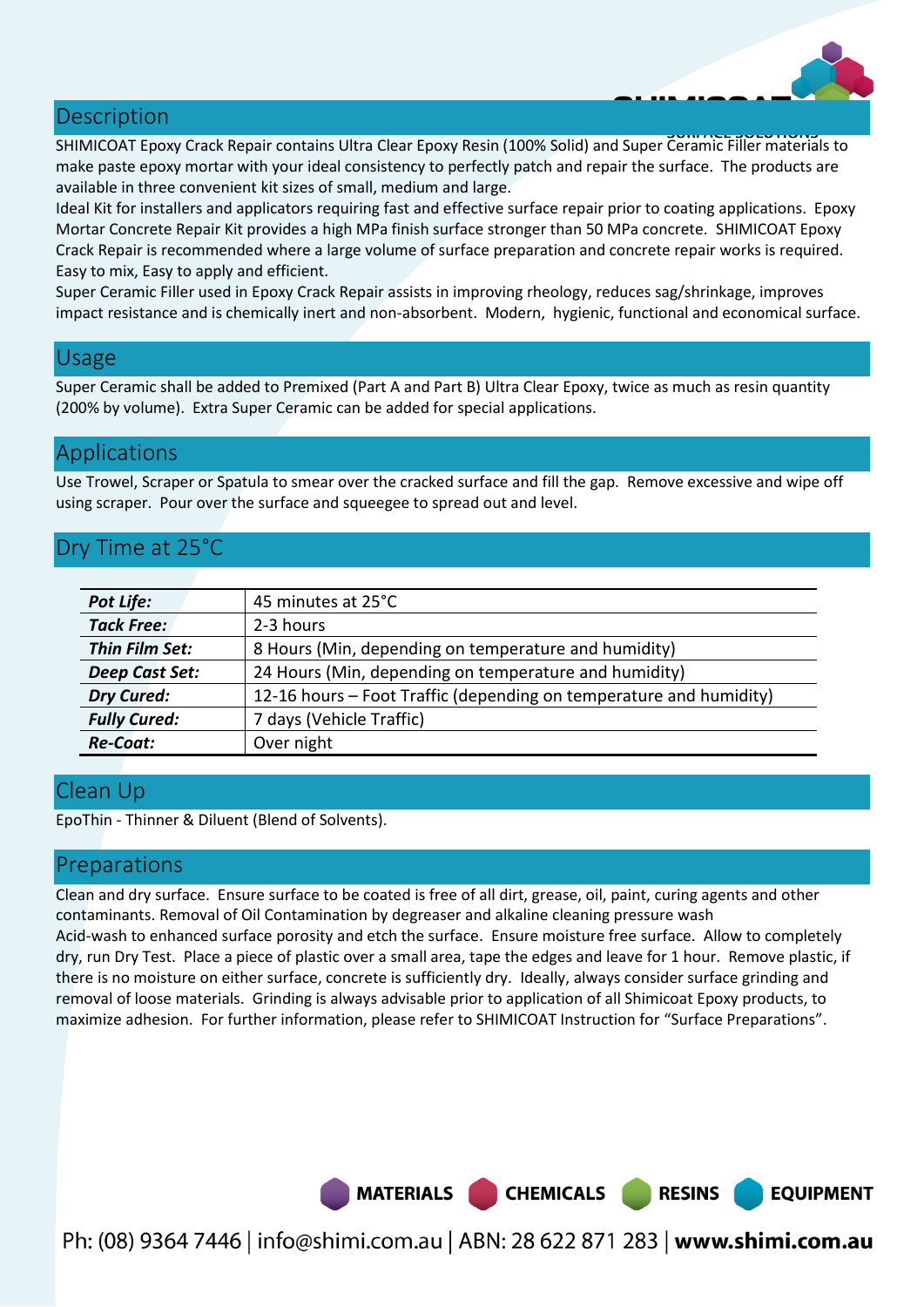

# **Description**

SHIMICOAT Epoxy Crack Repair contains Ultra Clear Epoxy Resin (100% Solid) and Super Ceramic Filler materials to make paste epoxy mortar with your ideal consistency to perfectly patch and repair the surface. The products are available in three convenient kit sizes of small, medium and large. Ideal Kit for installers and applicators requiring fast and effective surface repair prior to coating applications. Epoxy Mortar Concrete Repair Kit provides a high MPa finish surface stronger than 50 MPa concrete. SHIMICOAT Epoxy Crack Repair is recommended where a large volume of surface preparation and concrete repair works is required. Easy to mix, Easy to apply and efficient. Super Ceramic Filler used in Epoxy Crack Repair assists in improving rheology, reduces sag/shrinkage, improves impact resistance and is chemically inert and non-absorbent.

| <b>Kit Size</b> | <b>Kit Contains</b>                                                                  |
|-----------------|--------------------------------------------------------------------------------------|
| Small Kit       | 5Lt (2Kg) Super Ceramic Filler Materials with 1.5Lt of Ultra Clear Epoxy 100% Solid. |
| Medium Kit      | 10Lt (4Kg) Super Ceramic Filler Materials with 3Lt of Ultra Clear Epoxy 100% Solid.  |
| Large Kit       | 20Lt (8Kg) Super Ceramic Filler Materials with 6Lt of Ultra Clear Epoxy 100% Solid.  |

Modern, hygienic, functional and economical surface.

## Features

Epoxy Crack Repair Kit comprises of Clear Resin 100% Solid and reinforcing body structure of Super Ceramic Filler materials to provide the hardest surface in Civil Construction industries. Selected Features of SHIMICOAT Epoxy Crack Repair:

- **E** Contains highly advanced Super Ceramic Filler **Materials**
- Maximum reinforcement Epoxy structure
- Light and Easy to mix, use and apply
- High compressive strength
- **Thermal stability**
- Longevity over 20 years
- Ideal Rheology for all applications
- No Sagging as it is light
- Improved Fire Rating performance
- Modern, Hygiene, Functional and Economical.
- Highly resistant to chemical attack and pedestrian or vehicular traffic.
- DIY Friendly, easy to apply and curable over a wide range of temperature.

**RESINS** 

**EQUIPMENT** 

### **Specifications**

Physical & Chemical properties of Epoxy Crack Repair:

| Pot Life @25°C                   | 45 <sub>min</sub>                                                    |
|----------------------------------|----------------------------------------------------------------------|
| <b>Colour of Blend</b>           | Resin is Ultra Clear and transparent                                 |
|                                  | Blended with Super Ceramic is Light Grey (Super Ceramic Colour)      |
| <b>Consistency and Flow</b>      | Addition of Super Ceramic improves consistency "Easy to apply paste" |
| <b>Touch Dry</b>                 | 4 Hours                                                              |
| <b>Initial Cure Time</b>         | 8-20 hours (depending on temperature)                                |
| <b>Ultimate Cure Time (Days)</b> | 7 Days                                                               |
| <b>MPa of Epoxy Mortar</b>       | $>50$                                                                |
| <b>Maximum Temperature</b>       | 140                                                                  |
| Exposure (°C)                    |                                                                      |

MATERIALS CHEMICALS

Ph: (08) 9364 7446 | info@shimi.com.au | ABN: 28 622 871 283 | www.shimi.com.au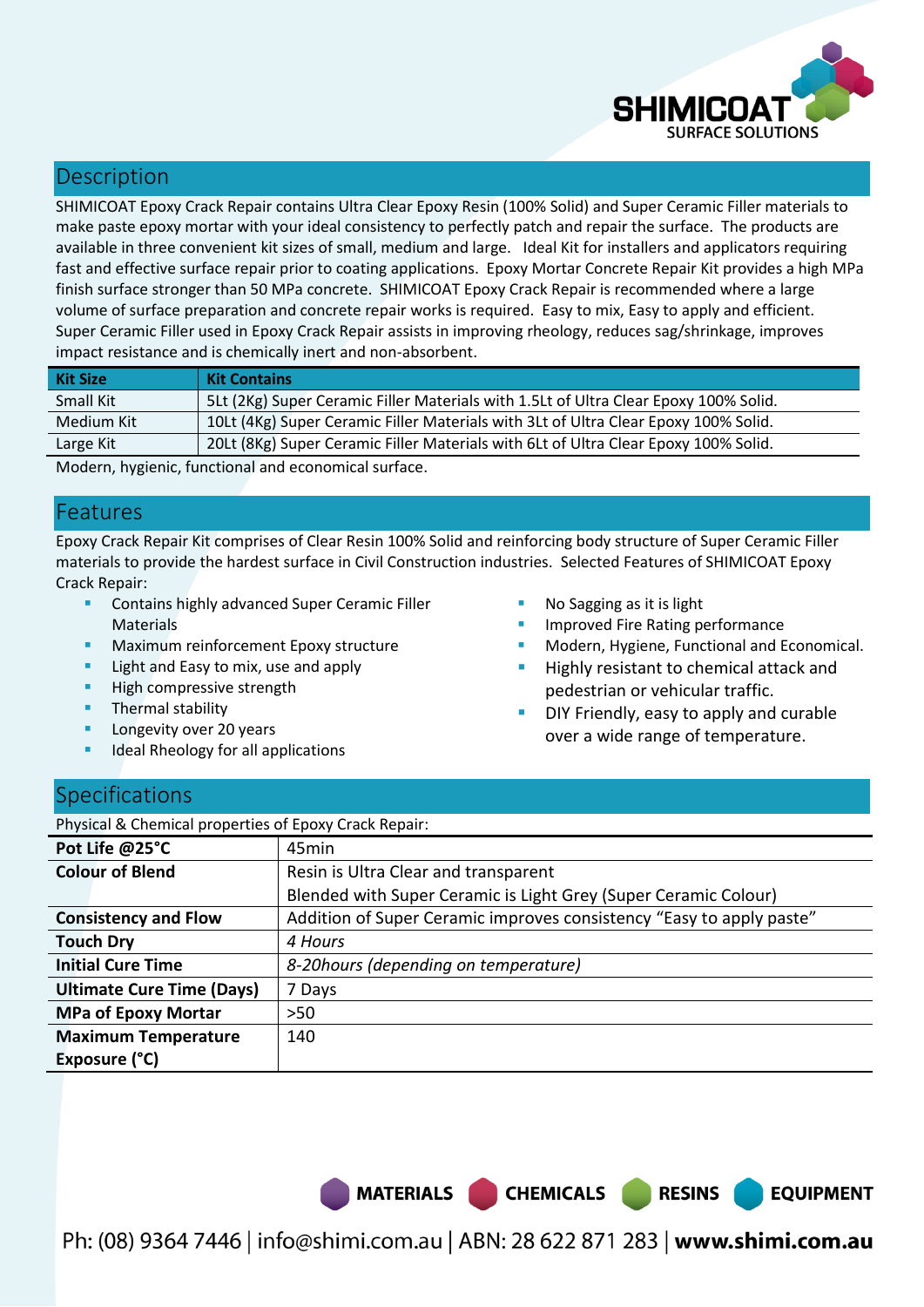



Specific resistance properties of Epoxy Crack Repair in harsh chemicals:

| Media                                                               | Reagent                      |                                          | Rating           |  |
|---------------------------------------------------------------------|------------------------------|------------------------------------------|------------------|--|
| Hydrochloric Acid                                                   |                              |                                          | B                |  |
|                                                                     | Sulphuric Acid               |                                          | C                |  |
| Acids                                                               | Acetic Acid                  |                                          | $\, {\bf B}$     |  |
|                                                                     | Nitric Acid (10% max)        |                                          | $\overline{C}$   |  |
|                                                                     | Phosphoric Acid (25% max)    |                                          | B                |  |
|                                                                     | Sodium Hydroxide             |                                          | B                |  |
|                                                                     | Ammonium Hydroxide           |                                          | $\boldsymbol{A}$ |  |
| Alkalis                                                             | Potassium Hydroxide          |                                          | B                |  |
|                                                                     | Sodium Hypochlorite (Bleach) |                                          | A                |  |
| Xylene                                                              |                              |                                          | $\mathbf{A}$     |  |
|                                                                     | Methyl Ethyl Ketone (MEK)    |                                          | $\overline{C}$   |  |
|                                                                     | Diesel                       |                                          | $\boldsymbol{A}$ |  |
| Solvents                                                            | Ethanol                      |                                          | $\mathbf{A}$     |  |
|                                                                     | Acetone                      |                                          | B                |  |
|                                                                     | Kerosene                     |                                          | $\boldsymbol{A}$ |  |
|                                                                     | Petrol                       |                                          | $\mathbf{A}$     |  |
|                                                                     | Wine & Beer                  |                                          | A                |  |
| <b>Code</b>                                                         | <b>Resistance</b>            | <b>Description</b>                       |                  |  |
| A                                                                   | Excellent                    | Suitable for Long term immersion         |                  |  |
| B                                                                   | Good                         | Suitable for Short-term immersion        |                  |  |
|                                                                     |                              | (Max 3 days)                             |                  |  |
| C                                                                   | Caution                      | Very short contact time is OK, spill and |                  |  |
|                                                                     |                              | splash                                   |                  |  |
| D                                                                   | Danger                       | Not Recommended                          |                  |  |
| Indicative reference only. Tested in laboratory conditions at 25°C. |                              |                                          |                  |  |

**EQUIPMENT** 

Ph: (08) 9364 7446 | info@shimi.com.au | ABN: 28 622 871 283 | www.shimi.com.au

MATERIALS CHEMICALS RESINS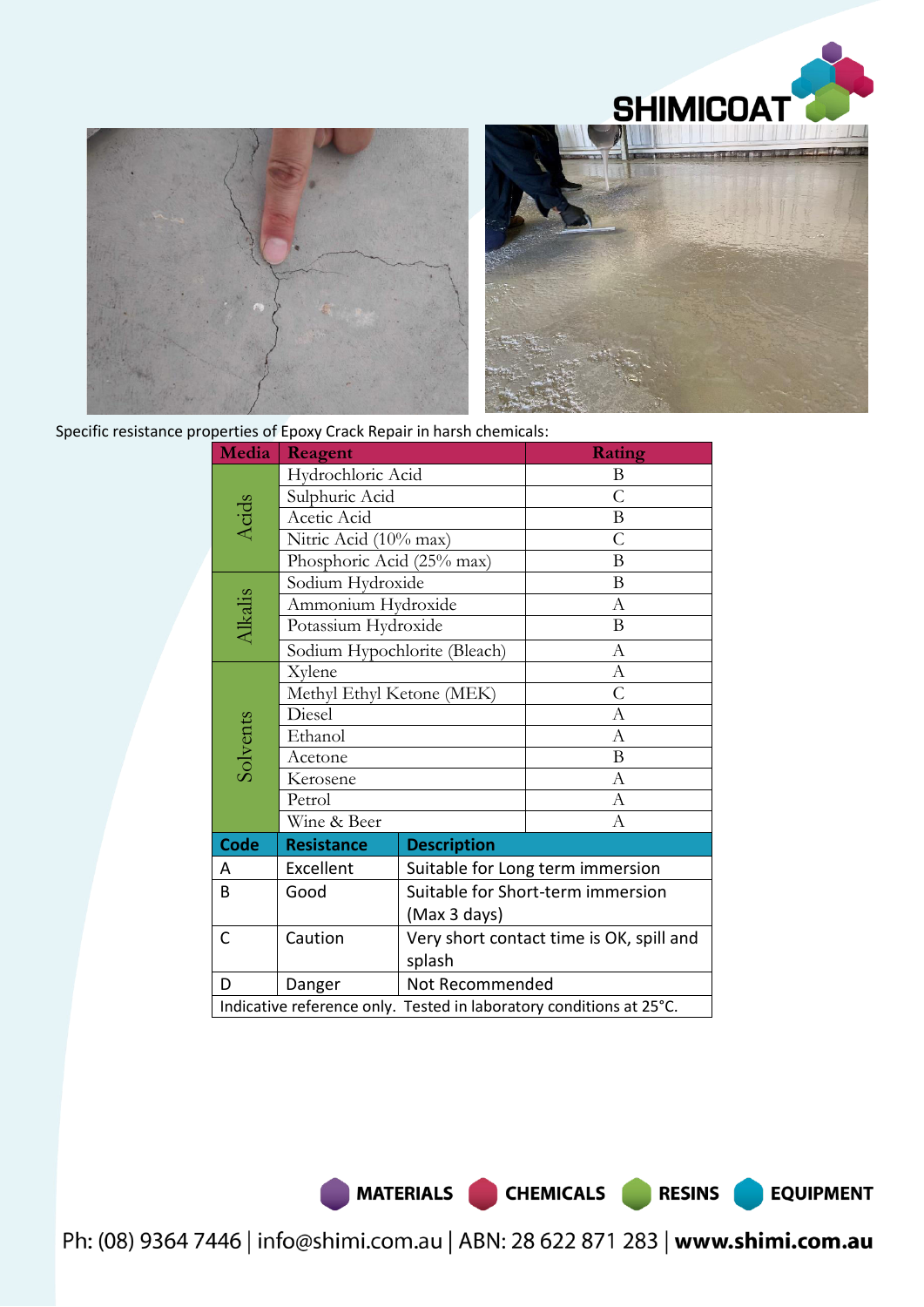

**EQUIPMENT** 

Resistance properties of Epoxy Crack Repair

| <b>Heat Resistant</b>   | $140^{\circ}$ C                                                                                            | <b>Alkalis</b>            | <b>Resist Short term</b><br>immersion in all<br>alkalis.                              |
|-------------------------|------------------------------------------------------------------------------------------------------------|---------------------------|---------------------------------------------------------------------------------------|
| <b>Weather Proofing</b> | <b>All Epoxy Coatings</b><br>may yellow with<br>time. Weatherproof<br>top coat may be used<br>if required. | <b>Salts &amp; Brines</b> | Resist continuous or<br>long-term immersion<br>in all Salts & Brine<br>systems.       |
| <b>Solvents</b>         | Resistant to most<br>hydrocarbon solvents<br>and alcohols.                                                 | Water                     | Excellent resist to<br>continuous or long<br>term immersion in<br>fresh & Salt Water. |
| <b>Acids</b>            | Resist splash and<br>spills in all acids.                                                                  | <b>Abrasion</b>           | Excellent when fully<br>cured (7 Days)                                                |

### Direction

Mix Twice as much as resin quantity used (200% by volume)

For example, if using Ultra Clear Epoxy, add 1.0Lt of Part B (Curing Agent) into 2.0Lt of Part A (Resin), mix for 2- 3minutes and add 6.0Lt (2.4Kg) of Super Ceramic Filler. If necessary, add EpoSeal Diluent at a rate of up to 5% to smoothen the paste.

#### Mixing:

Mix thoroughly for a minimum 3 minutes manual or with mechanical mixer at low speed (750rmp Max) to ensure uniformity of the product.

#### **Helpful Hints:**

- Ensure surface to be coated is dry. Moisture can cause blooming and delamination.
- Pot life is approximately 45 minutes, work within 30min to ensure ideal rheological properties and easy flow application.
- Use steady long strokes and avoid overworking the roller or pushing your roller too quickly as this may trap air bubbles in the coating.
- Do not apply, if the rain is expected within 24 hours of application.
- Not recommended for use below 10°C or above 35°C.
- New concrete should be allowed to cure fully (at least 20days) before application.
- Keep the containers (Pail or Cans) sealed when not in use.
- Avoid application on hot surface.



Ph: (08) 9364 7446 | info@shimi.com.au | ABN: 28 622 871 283 | www.shimi.com.au